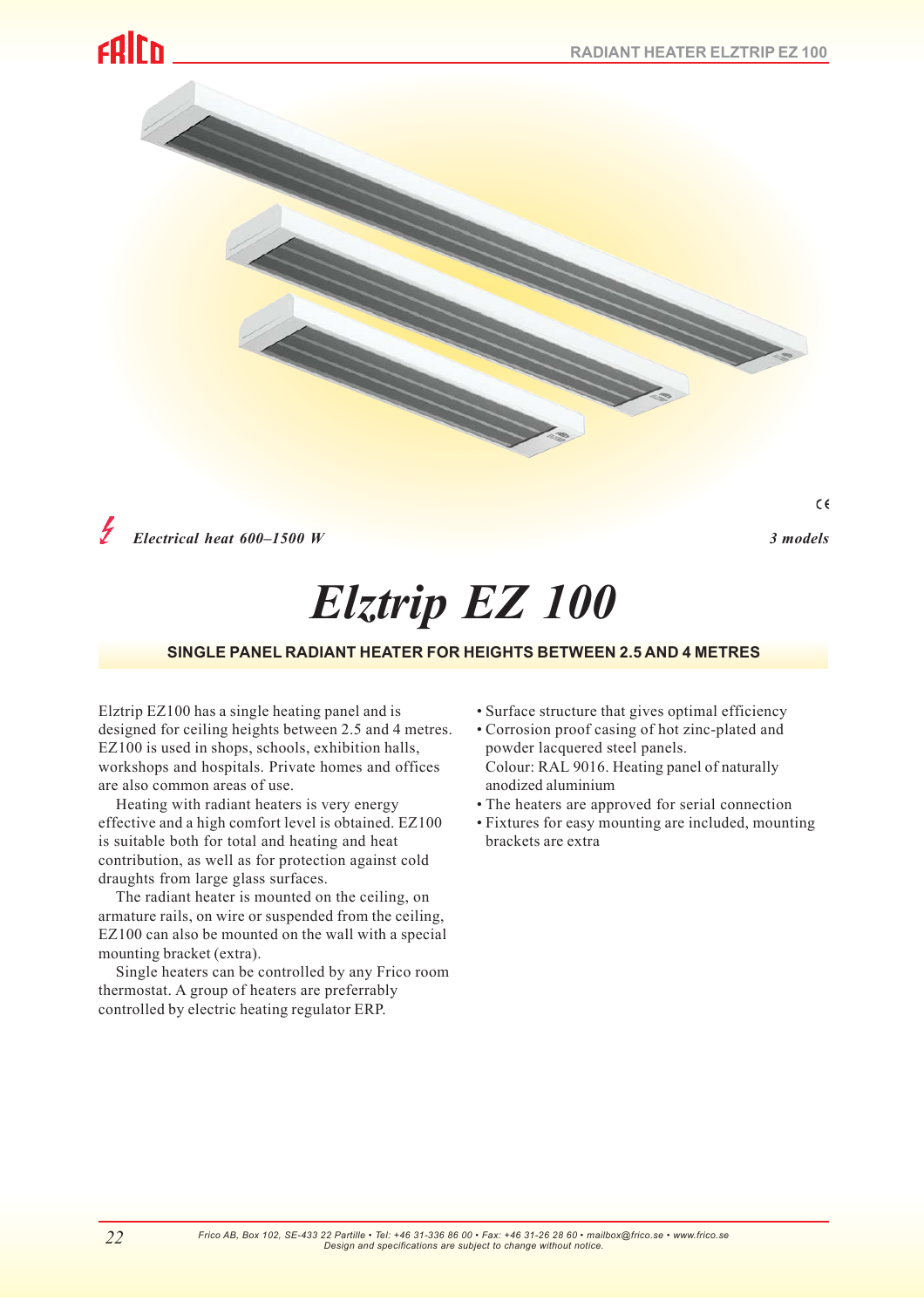

*EZ100 is the perfect solution for heating of modern buildings. Radiant heaters give a good heating comfort combined with low energy consumption.*



*Elztrip make sure that the newborn babies are not cold at this maternity hospital outside Stockholm. Radiant heaters give a soft, hygienic and discreet zone heating. EZ100 heats silently, without air movements and with maintained air quality.*



*This Paris restaurant chose Elztrip to give their customer the best comfort.*



*Ceiling mounted EZ100 leaves the walls free.*



*Radiant heaters provide flexibility. Buildings that are used on an irregular basis can be heated fast without a high energy consumption.*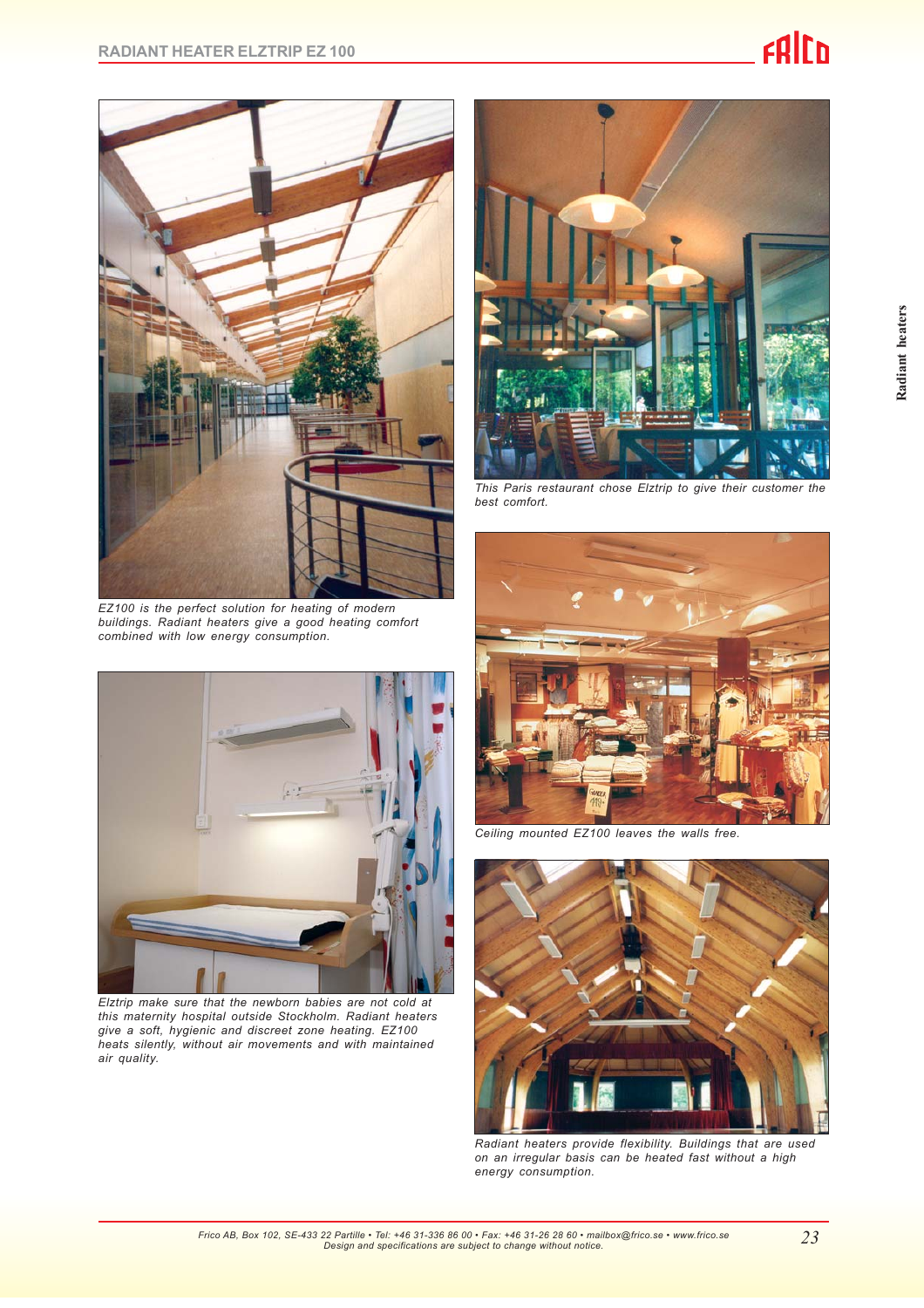# **TECHNICAL SPECIFICATIONS**

#### *Elztrip EZ 100*

| <b>Type</b>  | <b>Output</b><br>[W] | Voltage<br>[V] | <b>Dimensions</b><br>LxHxW<br>[mm] | <b>Bracket-</b><br>distance<br>[mm] | Max. surface<br>temperature<br>[°C] |
|--------------|----------------------|----------------|------------------------------------|-------------------------------------|-------------------------------------|
| <b>EZ106</b> | 600                  | $230V -$       | 1000x50x150                        | 744                                 | 280                                 |
| EZ111        | 1050                 | $230V -$       | 1500x50x150                        | 1244                                | 280                                 |
| <b>EZ115</b> | 1500                 | $230V -$       | 2000x50x150                        | 1744                                | 280                                 |

Protection class Elztrip EZ100: (IP44), splash-proof design. Approved by SEMKO and CE compliant.

### **DIMENSIONS**

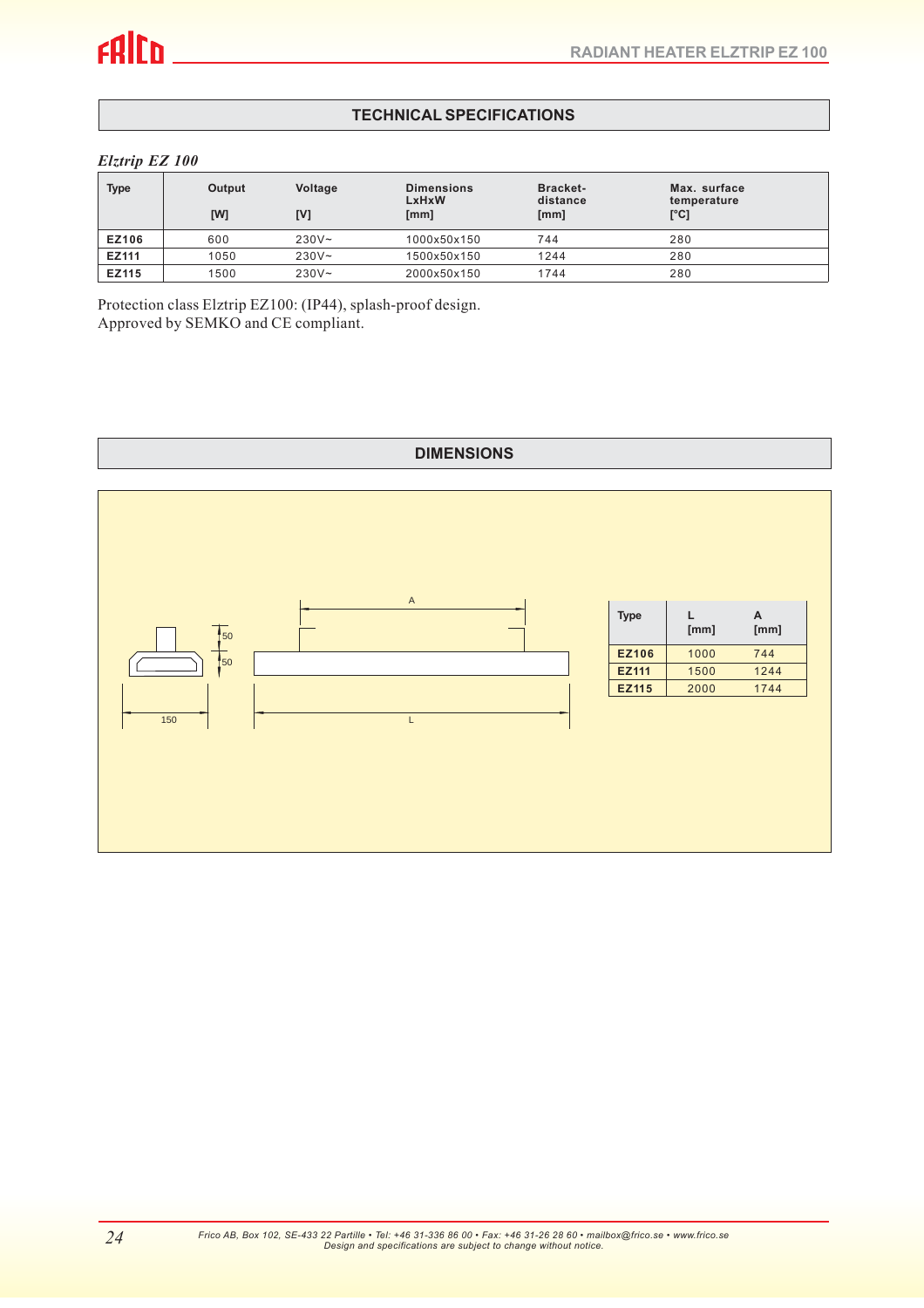# **POSITIONING, MOUNTING AND INSTALLATION**

#### *Positioning*

To estimate approximately how many heaters are needed to heat a room the formula is:

Min. amount of headers = 
$$
=
$$

Area of the room 
$$
[m^2]
$$
  
(Installation height  $[m])^2$ 

This formula is a basic estimation of the minimum amount of heaters needed to maintain comfort. To calculate the right output for each heater, the total heating requirement must be calculated, see the Heating & Energy Handbook.

When planning an Elztrip installation, the distance between the heaters should not be bigger than the height between heater and floor, that means (a) should be less than (H). See Fig. 1. In rooms irregularly used, the distance can be increased. In rooms frequently used, the distance between a sedentary person and heater should be at least 1.5 to 2 metres ( $\Delta h$ ). When these two guide lines are followed, the difference in operative temperature will not exceed the comfort level  $\Delta t_{op} = 5$ °C. This means that the difference between the real temperature and the temperature that we sense, will not be more than 5o C.

#### *Mounting*

Elztrip EZ100 is mounted on the ceiling, on armature rails, on wire or suspended etc. EZ100 should always be mounted horizontally. For minimum mounting distance, see Fig. 2. Ceiling fixtures, screws and wire fixtures are found inside the connection box. Brackets for wall mounting (EZMVK) are extra. See Fig. 3.

#### *Connection*

EZ100 is intended for permanent installation. Connection and serial connection of EZ100 is done with a maximum cable size of  $4x2.5$  mm<sup>2</sup> + earth.



*Fig. 1: Positioning vertically*



| <b>Ceiling</b>                       | $\mathsf{A}$ | 50          | 50   |
|--------------------------------------|--------------|-------------|------|
| Wall, long side of the unit          |              | <b>B</b> 50 | 50   |
| Wall, short side of the unit $ C 50$ |              |             | 50   |
| <b>Flammable material</b>            |              | 500         | 500  |
| <b>Floor</b>                         |              | 1800        | 1800 |
|                                      |              |             |      |

*Fig. 2: Minimum mounting distance.*



*Fig. 3: Brackets for wall mounting EZMVK (extra).*

*25*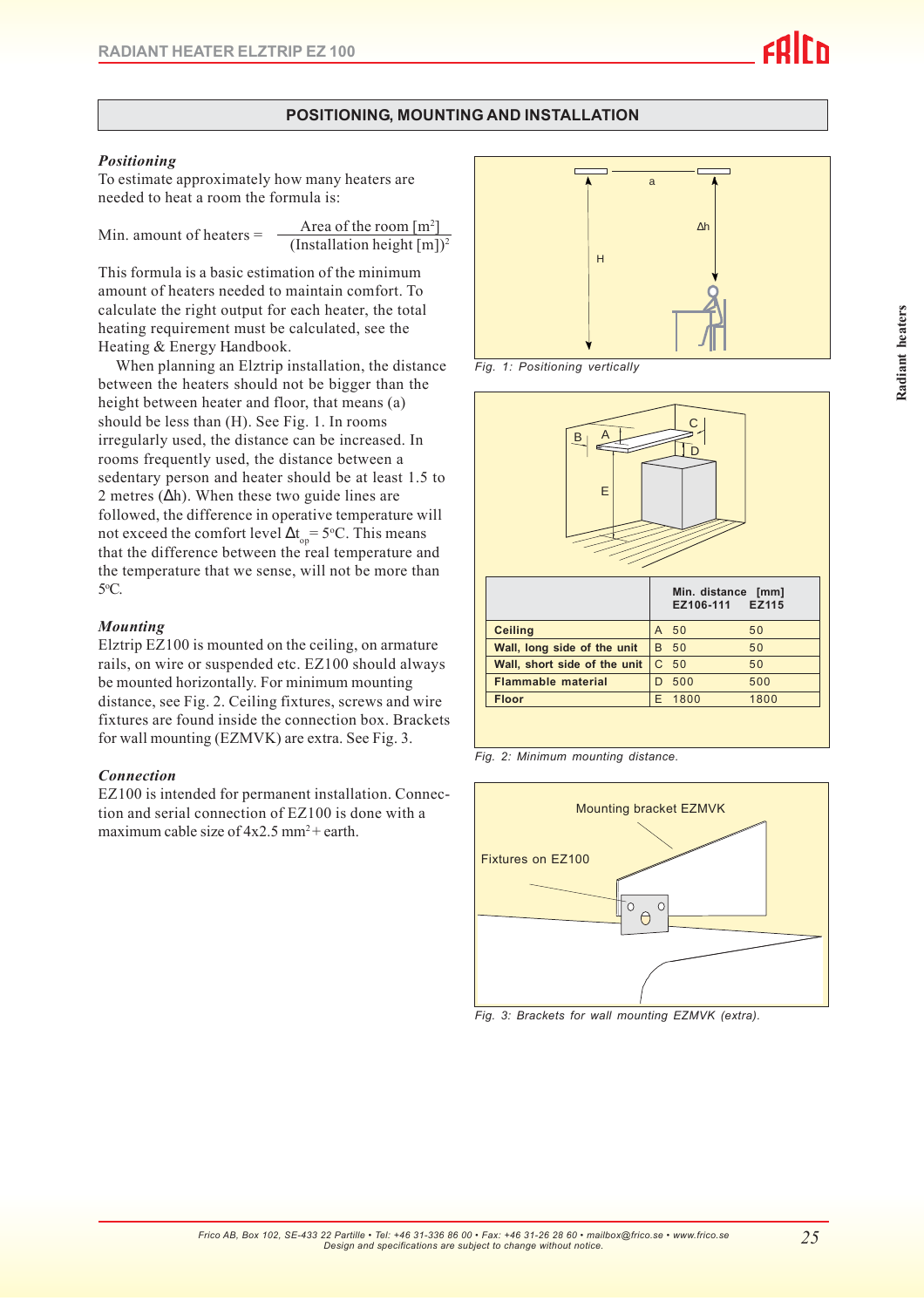# **REGULATION ALTERNATIVES**

Single heaters can be controlled by any Frico room thermostat. Where the demand on heating comfort is higher, a group of heaters are prefer ably controlled

by Frico electric heating regulator ERP.

CIRT is suitable for spot and zone heating installations.

**ACCESSORIES**







*RTE102, electronic thermostat*

Can control the heat directly or via contactor when larger loads need to be controlled. Internal temperature setting  $+7 - +35$ °C. Delivered with covering frame for recessed installation. Required connection voltage: 230V. Protection class: IP30.

#### *RTEV202, electronic thermostat*

External temperature setting,  $+7 - +35$ °C. Function switch for on/off connection of the thermostat. A fixed temperature reduction of 4°C can be activated by an external contact such as a timer, see KUR. Optional connection of external sensor. Protection class: Protection class: (IP30).

# *KRT1900, capillary tube thermostat*

Internal temperature setting  $0 - +40$ °C. Required connection voltage 230/400V (volt free contact). Protection class: IP55.

# *ERP, electric heating regulator*

ERP is a modern, variable regulator that adapts the energy use exactly to the demand and allows for full use of the advantages with radiant heating. The result is a warm heat and more energy efficient use. For use on  $230V$  and  $400V2\sim$  (not 3-phase loads).

Load 3600/6400 W. Slave unit ERPS can be used with larger outputs (ERPS handles the same outputs as ERP). Protection class: IP20.

# *CIRT, variable output regulator*

Especially suited for spot and zone heating. The heat contribution is regulated for best comfort (30-100%). Built-in timer that can be set on one to eight hours in the standard setting. For use on 230V and 400V2~ (not 3-phase loads). Load 2300/5000W. Protection class: IP44.

#### *EZMVK, mounting bracket*

To mount EZ100 on the wall. Read more on page 25.

For further alternatives, see section on Thermostats and regulators.

| <b>Type</b>    | <b>Description</b>                            | <b>HxWxD</b><br>[mm] |
|----------------|-----------------------------------------------|----------------------|
| <b>RTE102</b>  | Electronic thermostat                         | 71x71x28             |
| <b>RTEV202</b> | Electronic thermostat                         | 71x71x28             |
| <b>KRT1900</b> | Capillary tube thermostat                     | 165x57x60            |
| <b>ERP</b>     | Electric heating regulator                    | 153x93x40            |
| <b>ERPS</b>    | Electric heating regulator (slave controlled) | 153x93x40            |
| <b>CIRT</b>    | Variable output regulator with timer          | 155x87x43            |
| <b>EZMVK</b>   | Mounting bracket                              |                      |